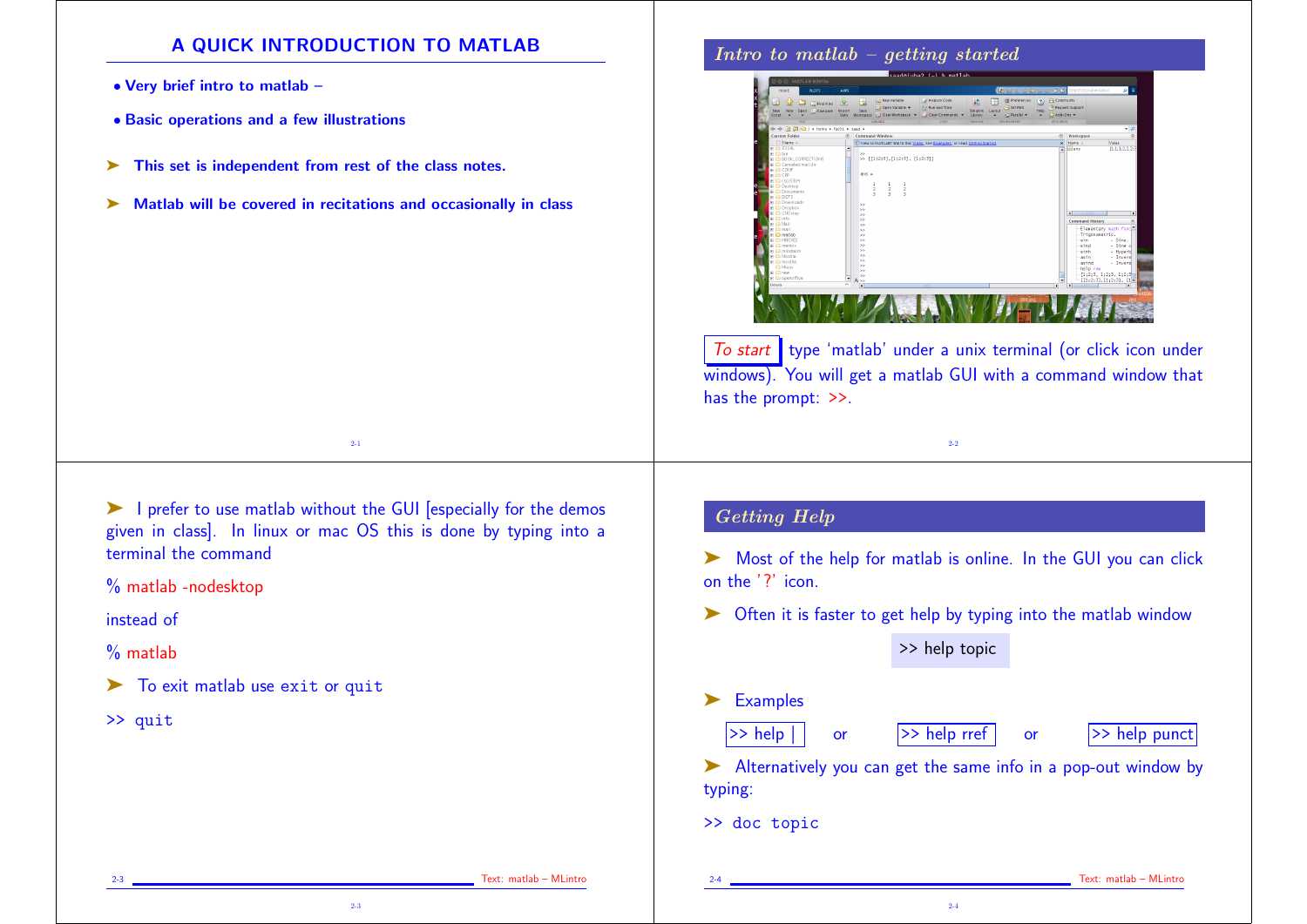| <b>BDBD</b>                                                                                                                                                                                                                                                                                                                                                      |                                                         |                                                                                                            |
|------------------------------------------------------------------------------------------------------------------------------------------------------------------------------------------------------------------------------------------------------------------------------------------------------------------------------------------------------------------|---------------------------------------------------------|------------------------------------------------------------------------------------------------------------|
| There are other functions or methods named diary: distcomp/dia<br>$\boxed{\mathbf{Q}}$<br>Search Documentation                                                                                                                                                                                                                                                   | >> help mod<br>mod                                      |                                                                                                            |
| 會 MATLAB Language Fundamentals Entering Commands                                                                                                                                                                                                                                                                                                                 | followed by a few lines of explanation                  | modulus (signed remainder after division).                                                                 |
| diary<br>Save Command Window text to file                                                                                                                                                                                                                                                                                                                        |                                                         |                                                                                                            |
| <b>Syntax</b><br>diary                                                                                                                                                                                                                                                                                                                                           | then: shows related function (s):                       |                                                                                                            |
| diary("filename"<br>diary off<br>diary on                                                                                                                                                                                                                                                                                                                        | See also REM.                                           |                                                                                                            |
| diary filenar<br><b>Description</b>                                                                                                                                                                                                                                                                                                                              |                                                         |                                                                                                            |
| The diary function creates a log of keyboard input and the resulting text output, with some exceptions (see Tips for details). The output of diary is an ASCII file, suitable for searching in, printing<br>inclusion in most reports and other documents. If you do not specify fillenane, the MATLAB® software creates a file named diary in the current folde | $\gg$ a = 25; b = 3;                                    |                                                                                                            |
| diary toggles diary mode on and off. To see the status of diary, type get (0, 'Diary'). MATLAB returns either on or off indicating the diary status<br>diary ("filenane") writes a copy of all subsequent keyboard input and the resulting output (except it does not include graphics) to the named file, where filenane is the full pathname or filenan        | $\gg$ mod $(a,b)$<br>$ans =$                            |                                                                                                            |
| is in the current MATLAB folder. If the file already exists, output is appended to the end of the file. You cannot use a fill enane called off or on. To see the name of the diary file, use<br>get(0,'DiaryFile')                                                                                                                                               |                                                         |                                                                                                            |
| diary off suspends the diary<br>diary on resumes diary mode using the current filename, or the default filename diary if none has yet been specifie                                                                                                                                                                                                              | $\gg$ mod $(a,5)$<br>$ans =$                            |                                                                                                            |
| diary filename is the unquoted form of the syntax                                                                                                                                                                                                                                                                                                                |                                                         |                                                                                                            |
|                                                                                                                                                                                                                                                                                                                                                                  | $\gg \mod(25.2, 2)$                                     |                                                                                                            |
| '>> help' or '>> doc' by itself will list the help topics                                                                                                                                                                                                                                                                                                        | $ans =$                                                 |                                                                                                            |
| Same thing as clicking the '?' icon in the GUI.                                                                                                                                                                                                                                                                                                                  | 1.2000                                                  |                                                                                                            |
|                                                                                                                                                                                                                                                                                                                                                                  |                                                         |                                                                                                            |
| Text: matlab – MLintro                                                                                                                                                                                                                                                                                                                                           |                                                         | Text: matlab - MLintro                                                                                     |
|                                                                                                                                                                                                                                                                                                                                                                  |                                                         |                                                                                                            |
|                                                                                                                                                                                                                                                                                                                                                                  |                                                         |                                                                                                            |
| $2-5$                                                                                                                                                                                                                                                                                                                                                            | $2-6$                                                   |                                                                                                            |
|                                                                                                                                                                                                                                                                                                                                                                  |                                                         |                                                                                                            |
|                                                                                                                                                                                                                                                                                                                                                                  |                                                         |                                                                                                            |
|                                                                                                                                                                                                                                                                                                                                                                  | Simple operations                                       |                                                                                                            |
|                                                                                                                                                                                                                                                                                                                                                                  |                                                         |                                                                                                            |
| The following is on the basics of matlab. It starts with some                                                                                                                                                                                                                                                                                                    | $>>$ 4+6+3                                              |                                                                                                            |
|                                                                                                                                                                                                                                                                                                                                                                  | $ans =$                                                 |                                                                                                            |
|                                                                                                                                                                                                                                                                                                                                                                  | 13                                                      | lanswer                                                                                                    |
| <b>Basic Operations in Matlab</b><br>basic operations and the help command.<br>A useful command I used to generate some of these examples is                                                                                                                                                                                                                     | >> $4*20+3*57 + exp(-0.1)$                              |                                                                                                            |
| >>diary<br>filename.                                                                                                                                                                                                                                                                                                                                             | $ans =$                                                 |                                                                                                            |
|                                                                                                                                                                                                                                                                                                                                                                  | 251.9048                                                | lanswer                                                                                                    |
|                                                                                                                                                                                                                                                                                                                                                                  |                                                         |                                                                                                            |
|                                                                                                                                                                                                                                                                                                                                                                  | Note: ending versus not ending command with semi-colon. |                                                                                                            |
|                                                                                                                                                                                                                                                                                                                                                                  |                                                         | This is what I typed in<br>These lines are matlab's<br>This is what I typed in<br>These lines are matlab's |
| This is equivalent to a typescript. Everything displayed on screen<br>is saved in a file. [useful for homeworks]<br>In what follows: Everything that starts with >> is what I typed                                                                                                                                                                              | $>> a + 2$                                              | <----- do command + display result                                                                         |
|                                                                                                                                                                                                                                                                                                                                                                  | $ans =$                                                 | <----- results of operation shown                                                                          |
| into the matlab prompt.                                                                                                                                                                                                                                                                                                                                          | 25                                                      |                                                                                                            |
|                                                                                                                                                                                                                                                                                                                                                                  | $\gg$ a+2;                                              | <----- do command - do not display result                                                                  |

2-7 Text: matlab – MLintro

2-7

2-8 Text: matlab – MLintro

2-8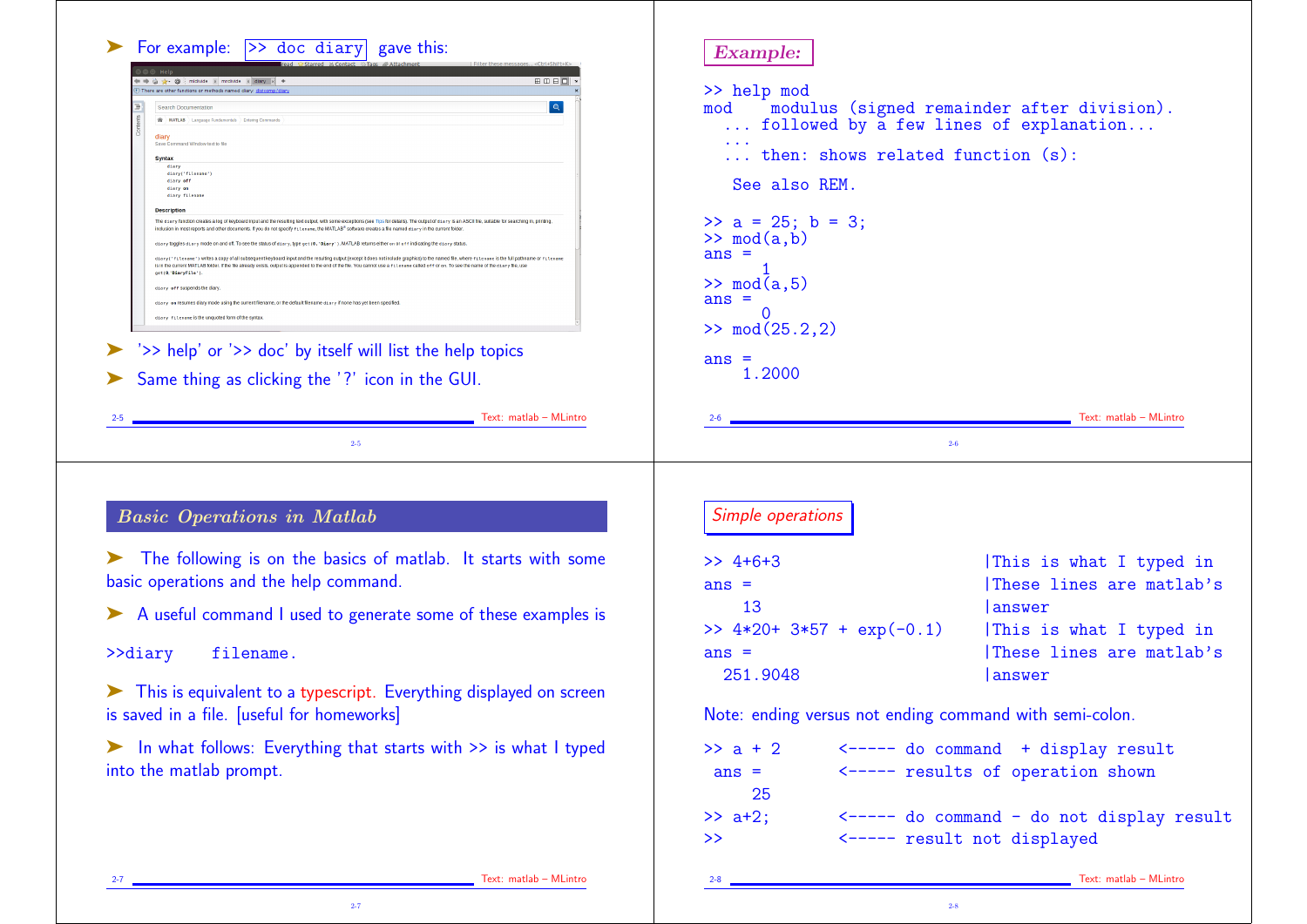| Squaring and powers:                  | Right/Left divide (/ and $\setminus$ )                     | >> more on                                                                                    |
|---------------------------------------|------------------------------------------------------------|-----------------------------------------------------------------------------------------------|
| $\gg$ a = 12;<br>$\gg$ a <sup>2</sup> | $> a = 12; b = 3;$<br>$\gg$ a/b                            |                                                                                               |
| $ans =$                               | $ans =$                                                    | more on allows you to scroll page by page<br>➤<br>$disp(x)$ simply displays x without fillers |
| 144                                   | 4                                                          | format selects format for displaying results :<br>➤                                           |
| $\gg$ a <sup>2</sup> 4                | $\gg$ a\b                                                  |                                                                                               |
| $ans =$<br>20736                      | $ans =$<br>0.2500                                          | Options: format short, long, rat,                                                             |
|                                       | >> b/a                                                     | >> format short<br>$\gg$ pi                                                                   |
|                                       | $ans =$<br>0.2500                                          | $ans =$<br>3.1416                                                                             |
|                                       | Text: matlab - MLintro<br>$2 - 9$                          | Text: matlab - MLintro<br>$2 - 10$<br>$2 - 10$                                                |
| >> format long                        |                                                            | The command '>> who' lists the variable currently stored                                      |
| >> pi                                 |                                                            | >> who                                                                                        |
| $ans =$<br>3.141592653589793          |                                                            | your variables are:                                                                           |
| >> format rat<br>$\gg$ pi             |                                                            | b<br>ans<br>$\mathsf{a}$                                                                      |
| $ans =$                               |                                                            | $\rightarrow$                                                                                 |
| 355/113                               |                                                            | See also: '>> whos' which has more detail<br>$\blacktriangleright$                            |
| for homeworks]                        | Also useful: format compact avoids empty line feeds useful |                                                                                               |
|                                       |                                                            |                                                                                               |
|                                       |                                                            |                                                                                               |
|                                       |                                                            |                                                                                               |
|                                       |                                                            |                                                                                               |
|                                       |                                                            |                                                                                               |

2-12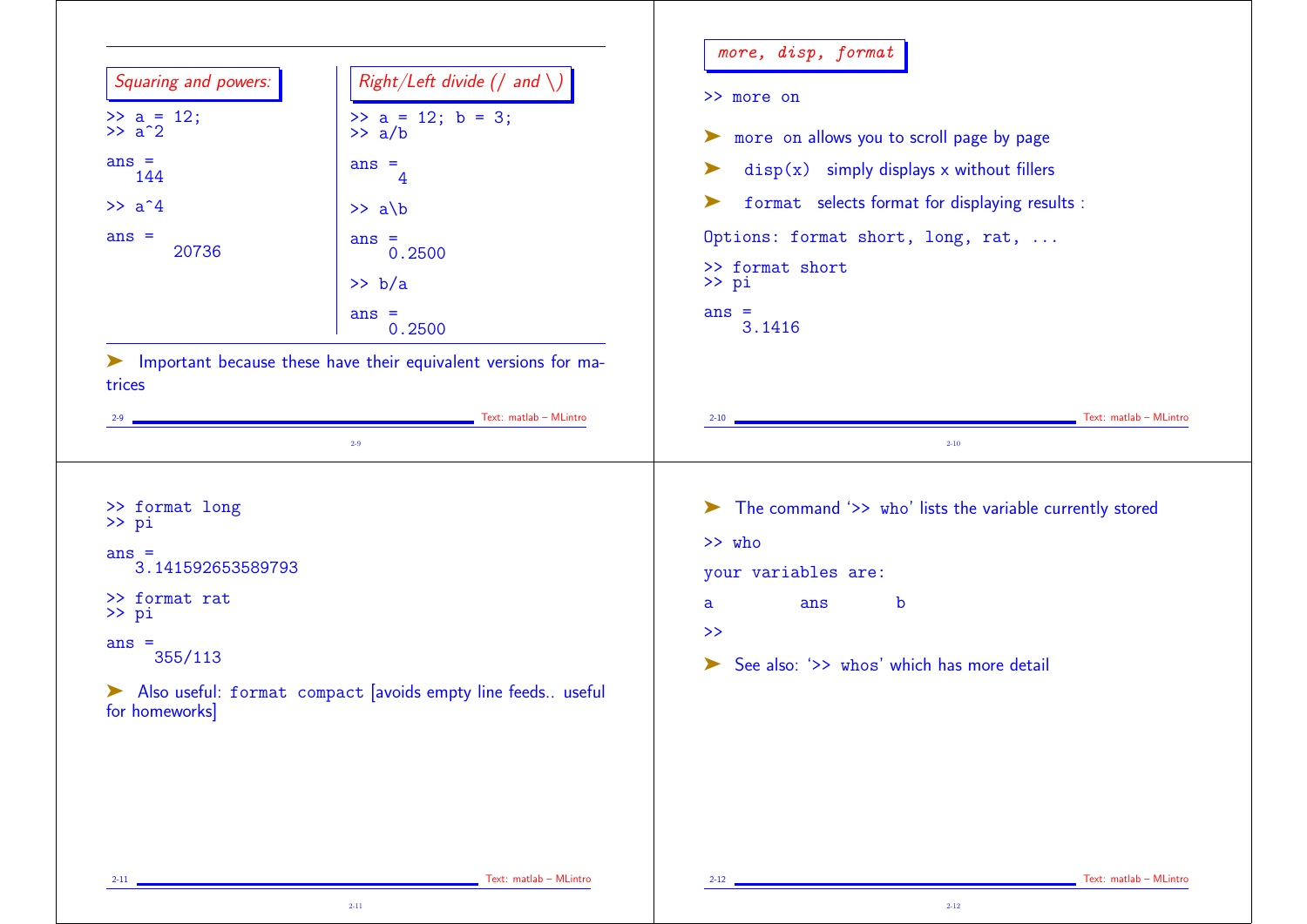```
► Earlier we invoked exp which is the exponential function.
► Get info by typing
>> help exp
 exp exponential. | answer:
    exp(x) is the exponential of the elements of x,
    e to the x. for complex z=x+iy, exp(z) = \ldots+ a few more lines of explanation ending with
     see also log, log10, expm, expint.
 overloaded methods
    help sym/exp.m
2-13 Text: matlab – MLintro
                                2-13
                                                                               \sqrt{2n} Explore the other elementary functions:
                                                                               >> help elfun
                                                                               will list all the elementary functions used by matlab - A long list that
                                                                               starts like this :
                                                                                elementary math functions.
                                                                                 trigonometric.
                                                                                    sin - sine.<br>sinh - hvperl
                                                                                    sinh - hyperbolic sine.<br>asin - inverse sine.
                                                                                    asin - inverse sine.<br>asinh - inverse hyper
                                                                                    asinh - inverse hyperbolic sine.<br>
cos - cosine.
                                                                                                   -cosine.
                                                                                     .
                                                                                     .
                                                                                2-14 Text: matlab – MLintro
                                                                                                               2-14
 Complex Numbers
\gg c = 1 - 2ic =1.0000 - 2.0000i\gg conj(c)
ans =1.0000 + 2.0000i
\gg c*conj(c)
ans =5
\gg abs(c)
ans =2.2361
\triangleright Note: abs(c) is the modulus of c
2-15 Text: matlab – MLintro (2008) 2-15 Text: matlab – MLintro (2008) 2-15 Text: matlab – MLintro (2008) 2-15
                                                                                Matrices
                                                                               ➤ To define a matrix enter entries row by row, separated by a ";"
                                                                               >> A = [1 1 1 ; 2 2 2 ; 3 3 3 ]
                                                                               A =1 1 1
                                                                                     2 2 2
                                                                                     3 3 3
                                                                               ➤ Could use commas for separating columns (not required):
                                                                               \Rightarrow A = [ 1, 1, 1 ; 2, 2, 2 ; 3, 3, 3] ;
                                                                                2-16 Text: matlab – MLintro Contractor Contractor Contractor Contractor Contractor Contractor Contractor Contractor Contractor Contractor Contractor Contractor Contractor Contractor Contractor Contractor Contractor Contrac
```
2-16

2-15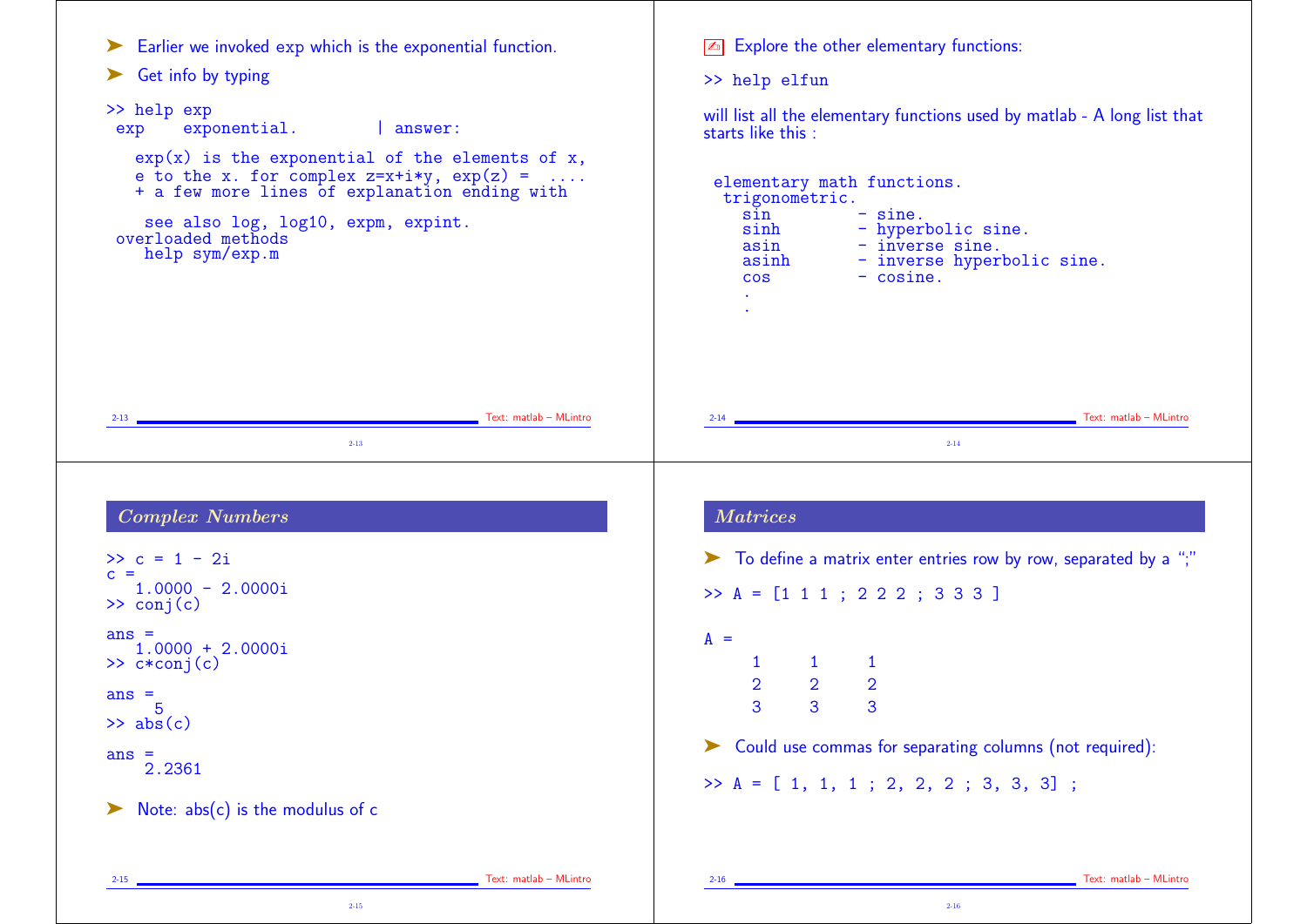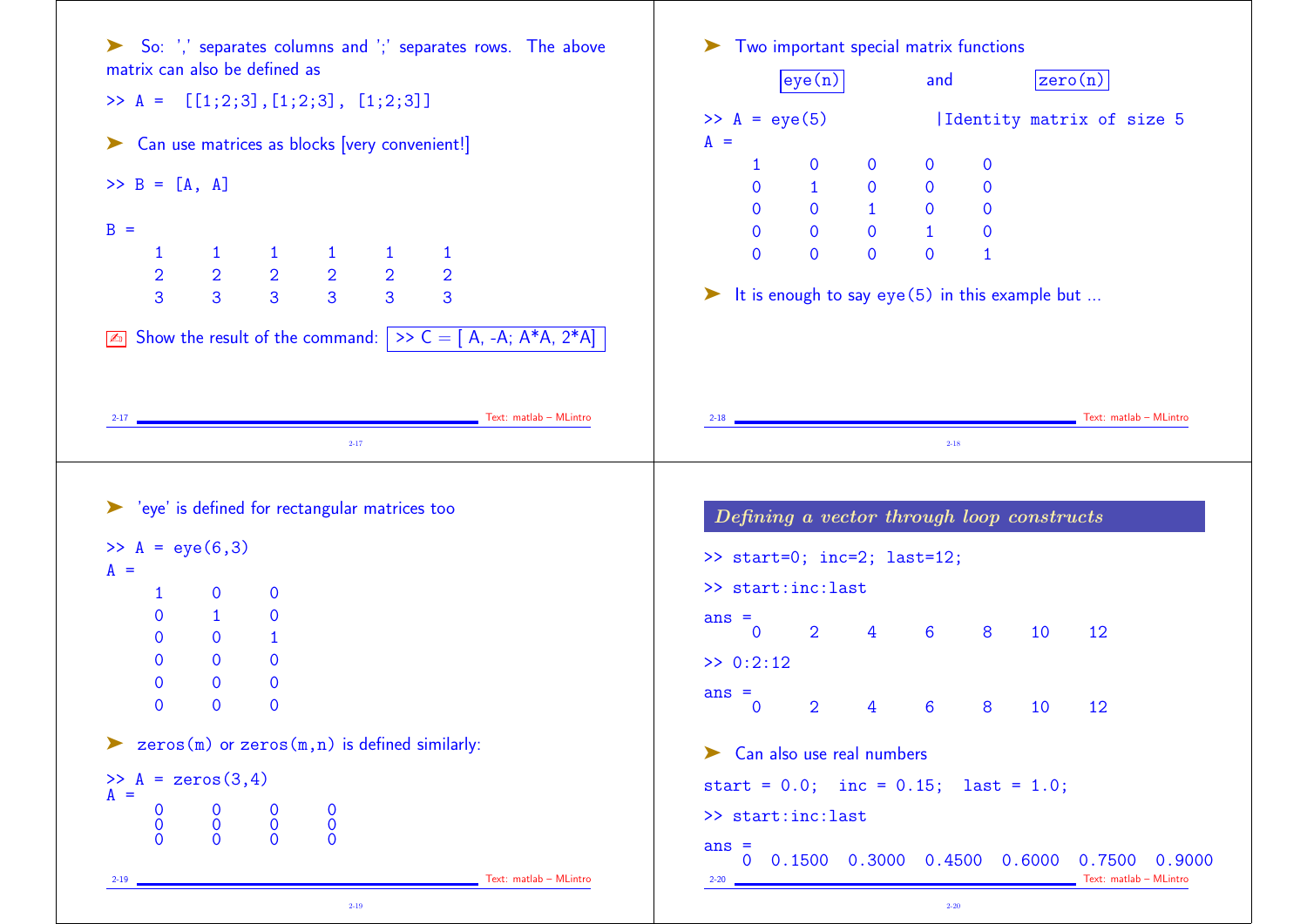| 0 0.1500 0.3000 0.4500 0.6000 0.7500 0.9000<br>dimensions of the object x<br>Quite convenient for doing simple plots (see later)<br>>> $x = x = 0.0:0.1:0.8;$ $ 0.0 0.1  0.8 (9 entries)$<br>Can use loop constructs in matrices as well:<br>$\gg$ size(x)<br>1st row = $1:4 = 1 \ 2 \ 3 \ 4$<br>$ans =$<br>9<br>$\mathbf{1}$<br>2nd row = $4:7 = 4567$<br>$A =$<br>$>> A = [1:4; 4:7];$<br>$\frac{2}{5}$<br>$rac{4}{7}$<br>$\frac{3}{6}$<br>$\overline{4}$<br>$\gg$ size(A)<br>Must have same<br>$ans =$<br>$\overline{2}$<br>4<br>number of entries<br>in the 2 rows<br>$\rightarrow$<br>$A =$<br>>> size(pi)<br>$0$ $0.1000$ $0.2000$ $0.3000$<br>0.4000<br>0.5000<br>2.1000 2.3000 2.5000<br>3.1000<br>2.7000<br>2.9000<br>$ans =$<br>$\mathbf{1}$<br>$\leftarrow \leftarrow -1$ row 1 column<br>1<br>Text: matlab - MLintro<br>Text: matlab - MLintro<br>$2 - 21$<br>$2 - 21$<br>$2 - 22$<br>Vector operations<br>Pointwise (array) product:<br>  adding 2 vectors of same shape<br>>> a = [2, 3 4] ; b = [ 0 5 6] ;<br>>> c = a .* b<br>linear comb. of x and y<br>$C =$<br>$0$ 15 24<br>$\equiv$<br>1.0000 0.8607 0.7408 0.6376 0.5488 0.4724 0.4066<br>Let us go back to $z = x^2$ . To square the components of x, do:<br>$>> y = x .^2 2$<br>$y =$<br>Error using<br>or<br>To compute elementwise POWER, use POWER (. <sup>o</sup> ) instead.<br>$>> y = x .* x$<br>$y =$<br>Text: matlab - MLintro<br>Text: matlab - MLintro<br>$2-23$<br>$2-24$ | $>> x = 0:0.15:1$                                                                  | The function 'size'                                              |
|-------------------------------------------------------------------------------------------------------------------------------------------------------------------------------------------------------------------------------------------------------------------------------------------------------------------------------------------------------------------------------------------------------------------------------------------------------------------------------------------------------------------------------------------------------------------------------------------------------------------------------------------------------------------------------------------------------------------------------------------------------------------------------------------------------------------------------------------------------------------------------------------------------------------------------------------------------------------------------------------------------------------------------------------------------------------------------------------------------------------------------------------------------------------------------------------------------------------------------------------------------------------------------------------------------------------------------------------------------------------------------------------------------------------------------------------------------------|------------------------------------------------------------------------------------|------------------------------------------------------------------|
|                                                                                                                                                                                                                                                                                                                                                                                                                                                                                                                                                                                                                                                                                                                                                                                                                                                                                                                                                                                                                                                                                                                                                                                                                                                                                                                                                                                                                                                             | $X =$                                                                              | Everything in matlab is considered a matrix. $size(x)$ gives the |
|                                                                                                                                                                                                                                                                                                                                                                                                                                                                                                                                                                                                                                                                                                                                                                                                                                                                                                                                                                                                                                                                                                                                                                                                                                                                                                                                                                                                                                                             |                                                                                    |                                                                  |
|                                                                                                                                                                                                                                                                                                                                                                                                                                                                                                                                                                                                                                                                                                                                                                                                                                                                                                                                                                                                                                                                                                                                                                                                                                                                                                                                                                                                                                                             |                                                                                    |                                                                  |
|                                                                                                                                                                                                                                                                                                                                                                                                                                                                                                                                                                                                                                                                                                                                                                                                                                                                                                                                                                                                                                                                                                                                                                                                                                                                                                                                                                                                                                                             | $>> A = [1:4; 4:7]$                                                                | $\leftarrow$ ---- 1 row, 9 columns                               |
|                                                                                                                                                                                                                                                                                                                                                                                                                                                                                                                                                                                                                                                                                                                                                                                                                                                                                                                                                                                                                                                                                                                                                                                                                                                                                                                                                                                                                                                             |                                                                                    |                                                                  |
|                                                                                                                                                                                                                                                                                                                                                                                                                                                                                                                                                                                                                                                                                                                                                                                                                                                                                                                                                                                                                                                                                                                                                                                                                                                                                                                                                                                                                                                             | $\gg A = [0.0:0.1:0.5; 2.1:0.2:3.1]$                                               | $\leftarrow$ ---- 2 rows 4 columns                               |
|                                                                                                                                                                                                                                                                                                                                                                                                                                                                                                                                                                                                                                                                                                                                                                                                                                                                                                                                                                                                                                                                                                                                                                                                                                                                                                                                                                                                                                                             |                                                                                    | number pi = a scalar                                             |
|                                                                                                                                                                                                                                                                                                                                                                                                                                                                                                                                                                                                                                                                                                                                                                                                                                                                                                                                                                                                                                                                                                                                                                                                                                                                                                                                                                                                                                                             |                                                                                    |                                                                  |
|                                                                                                                                                                                                                                                                                                                                                                                                                                                                                                                                                                                                                                                                                                                                                                                                                                                                                                                                                                                                                                                                                                                                                                                                                                                                                                                                                                                                                                                             |                                                                                    |                                                                  |
|                                                                                                                                                                                                                                                                                                                                                                                                                                                                                                                                                                                                                                                                                                                                                                                                                                                                                                                                                                                                                                                                                                                                                                                                                                                                                                                                                                                                                                                             |                                                                                    |                                                                  |
|                                                                                                                                                                                                                                                                                                                                                                                                                                                                                                                                                                                                                                                                                                                                                                                                                                                                                                                                                                                                                                                                                                                                                                                                                                                                                                                                                                                                                                                             | $>> x+y;$<br>$>> 0.15*x - 0*y;$<br>$>> y = exp(-x)$   point-wise exponential of -x |                                                                  |
|                                                                                                                                                                                                                                                                                                                                                                                                                                                                                                                                                                                                                                                                                                                                                                                                                                                                                                                                                                                                                                                                                                                                                                                                                                                                                                                                                                                                                                                             | cannot square a vector:                                                            |                                                                  |
|                                                                                                                                                                                                                                                                                                                                                                                                                                                                                                                                                                                                                                                                                                                                                                                                                                                                                                                                                                                                                                                                                                                                                                                                                                                                                                                                                                                                                                                             | >><br>$\gg$ [1 2 3] $^{\circ}$ 2                                                   | 0 0.0225 0.0900 0.2025 0.3600 0.5625 0.8100                      |
|                                                                                                                                                                                                                                                                                                                                                                                                                                                                                                                                                                                                                                                                                                                                                                                                                                                                                                                                                                                                                                                                                                                                                                                                                                                                                                                                                                                                                                                             | Inputs must be a scalar and a square matrix.                                       |                                                                  |
|                                                                                                                                                                                                                                                                                                                                                                                                                                                                                                                                                                                                                                                                                                                                                                                                                                                                                                                                                                                                                                                                                                                                                                                                                                                                                                                                                                                                                                                             |                                                                                    |                                                                  |
|                                                                                                                                                                                                                                                                                                                                                                                                                                                                                                                                                                                                                                                                                                                                                                                                                                                                                                                                                                                                                                                                                                                                                                                                                                                                                                                                                                                                                                                             |                                                                                    | 0 0.0225 0.0900 0.2025 0.3600 0.5625 0.8100                      |
|                                                                                                                                                                                                                                                                                                                                                                                                                                                                                                                                                                                                                                                                                                                                                                                                                                                                                                                                                                                                                                                                                                                                                                                                                                                                                                                                                                                                                                                             |                                                                                    |                                                                  |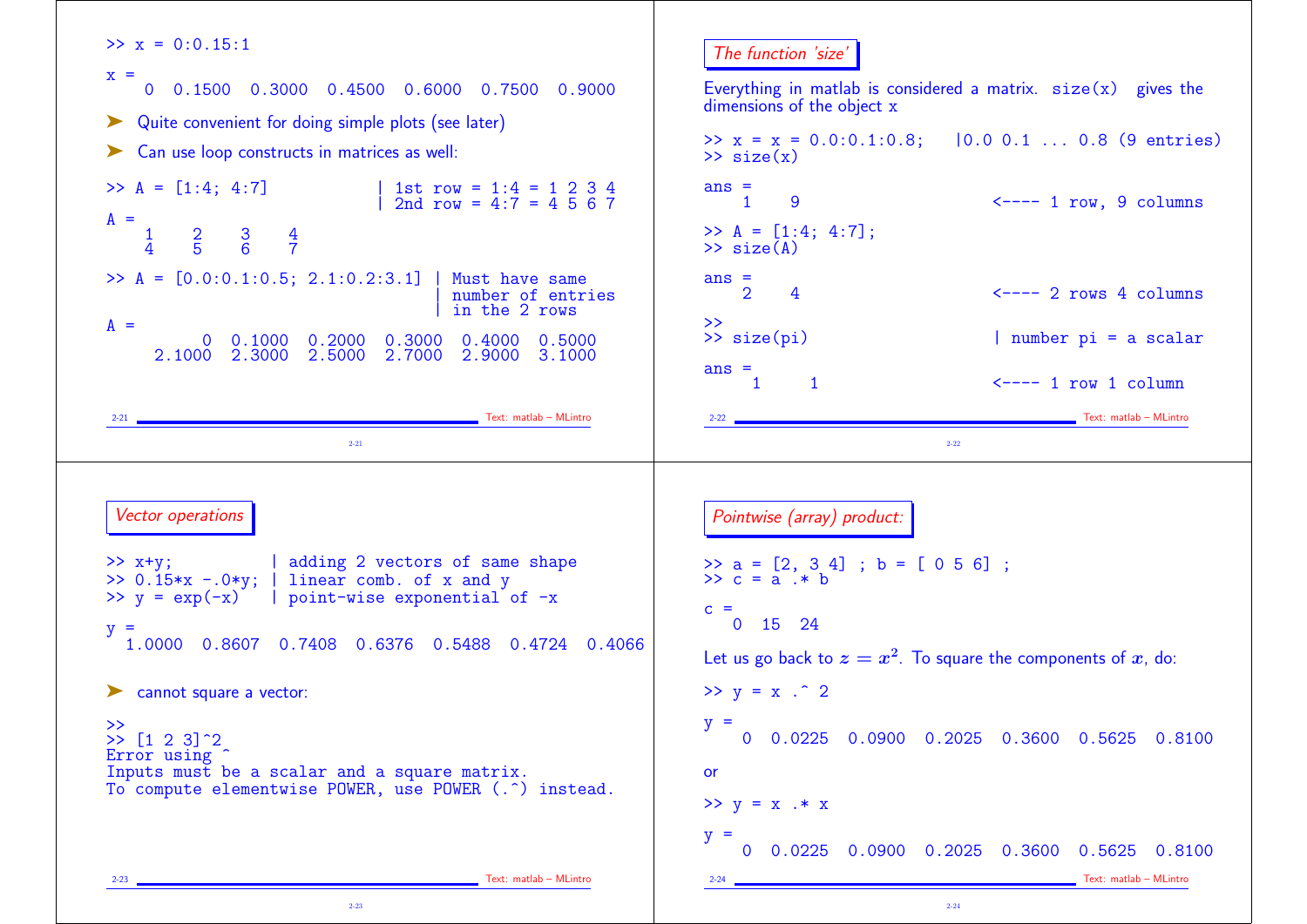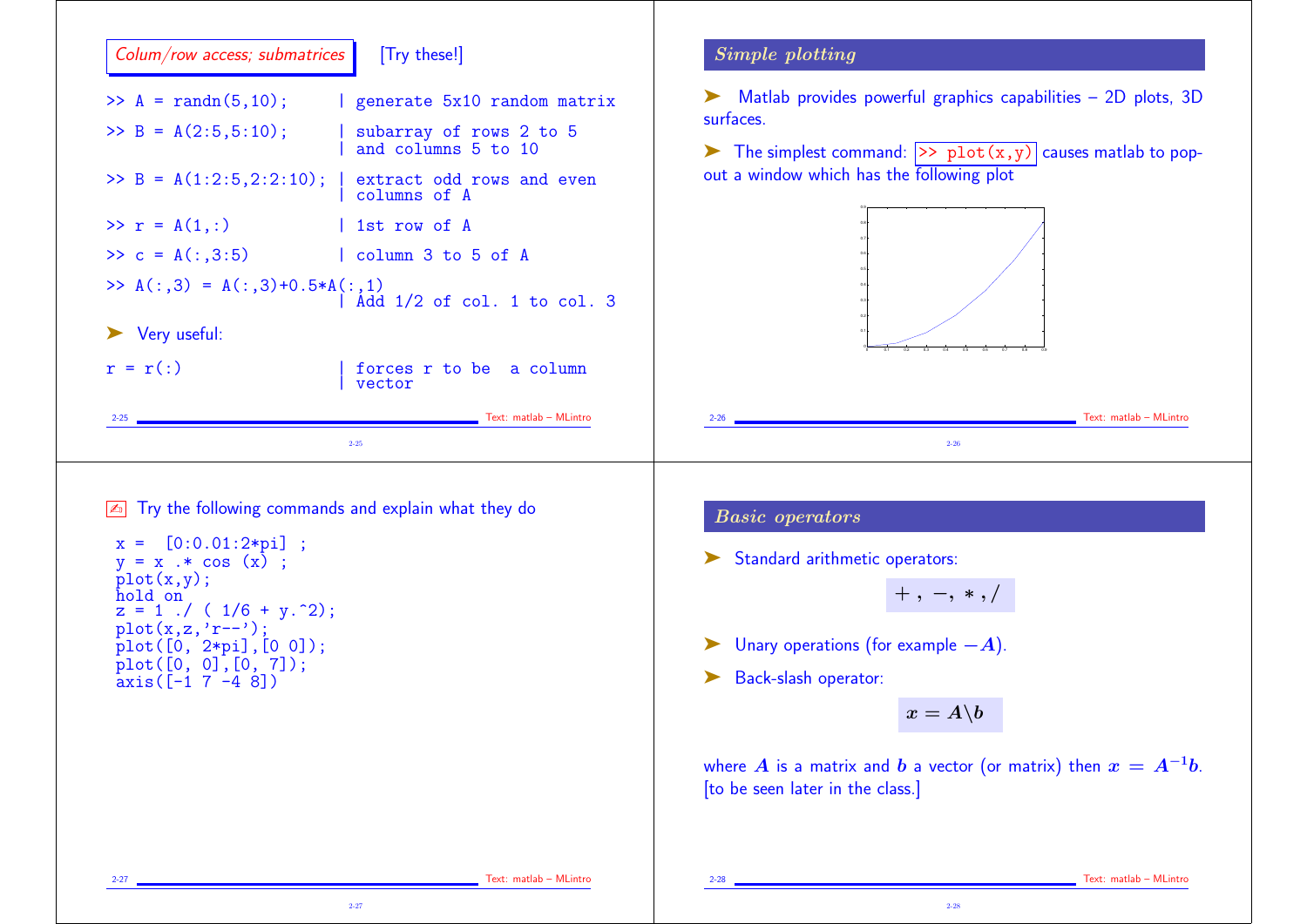|                                              | - Equal<br>$=$ $=$                                                           |                                       | > Comparisons can be done on vectors and matrices: |
|----------------------------------------------|------------------------------------------------------------------------------|---------------------------------------|----------------------------------------------------|
|                                              | $\overline{\gamma_{\frac{1}{m}}}$<br>- Not equal                             | $\gg$ a = 1:2:20                      |                                                    |
| Relational operators.                        | - Less than<br>$\lt$                                                         | $a =$                                 |                                                    |
|                                              | - Greater than<br>$\overline{\phantom{a}}$<br>- Less than or equal<br>$\leq$ | $\mathbf{1}$                          | 3 5 7 9 11 13 15 17 19                             |
|                                              | - Greater than or equal $\vert \rangle =$                                    | $\gg b = 2:2:21$                      |                                                    |
|                                              |                                                                              | $b =$                                 |                                                    |
| <b>Example:</b>                              |                                                                              | $\overline{2}$                        | 4 6 8 10 12 14 16 18 20                            |
| >> a = 1; b = 0; c = 2;<br>>> a+b+c == c+a+b |                                                                              | $\gg$ a == b                          |                                                    |
|                                              |                                                                              | $ans =$                               | $0$ 0 0 0 0 0 0 0 0 0                              |
| $ans =$<br>1.                                |                                                                              |                                       |                                                    |
| Not to confuse with $'=$ :                   |                                                                              | $\gg$ a+1 == b                        |                                                    |
|                                              |                                                                              | $ans =$                               |                                                    |
| $\Rightarrow$ a+b+c = c+a+b                  | ??? Error: Assignment statements cannot produce a result.                    | Note: 1 means "true", 0 means "false" |                                                    |
|                                              | Text: matlab - MLintro                                                       |                                       | Text: matlab - MLintro                             |
|                                              |                                                                              | $2-30$                                |                                                    |
| $2-29$                                       | $2 - 29$                                                                     |                                       | $2 - 30$                                           |
|                                              |                                                                              |                                       |                                                    |
| $\label{1} Conditional$                      |                                                                              | <b>Loops</b>                          |                                                    |
| If statement                                 |                                                                              | For loop                              |                                                    |
|                                              | if (logical-expression)                                                      |                                       | for $j=1:m$                                        |
| Simplest form:                               | commands                                                                     | ➤                                     | $\mathcal{I}^{\mathcal{I}}$<br>commands            |
|                                              | $\sim 10$                                                                    | Simplest form:                        |                                                    |
|                                              | end                                                                          |                                       | end                                                |
|                                              |                                                                              | Examples of other constructs          |                                                    |
| If statement                                 | if (logical-expression)                                                      |                                       |                                                    |
|                                              | commands                                                                     | for $j=0:3:31$                        | for $j=100:-1:0$<br>for $j=0.1:0.1:2.4$            |
| More general form:                           | elseif (logical-expression)                                                  |                                       |                                                    |
|                                              | commands<br>else                                                             |                                       |                                                    |
|                                              | commands                                                                     |                                       |                                                    |
|                                              | end                                                                          |                                       |                                                    |